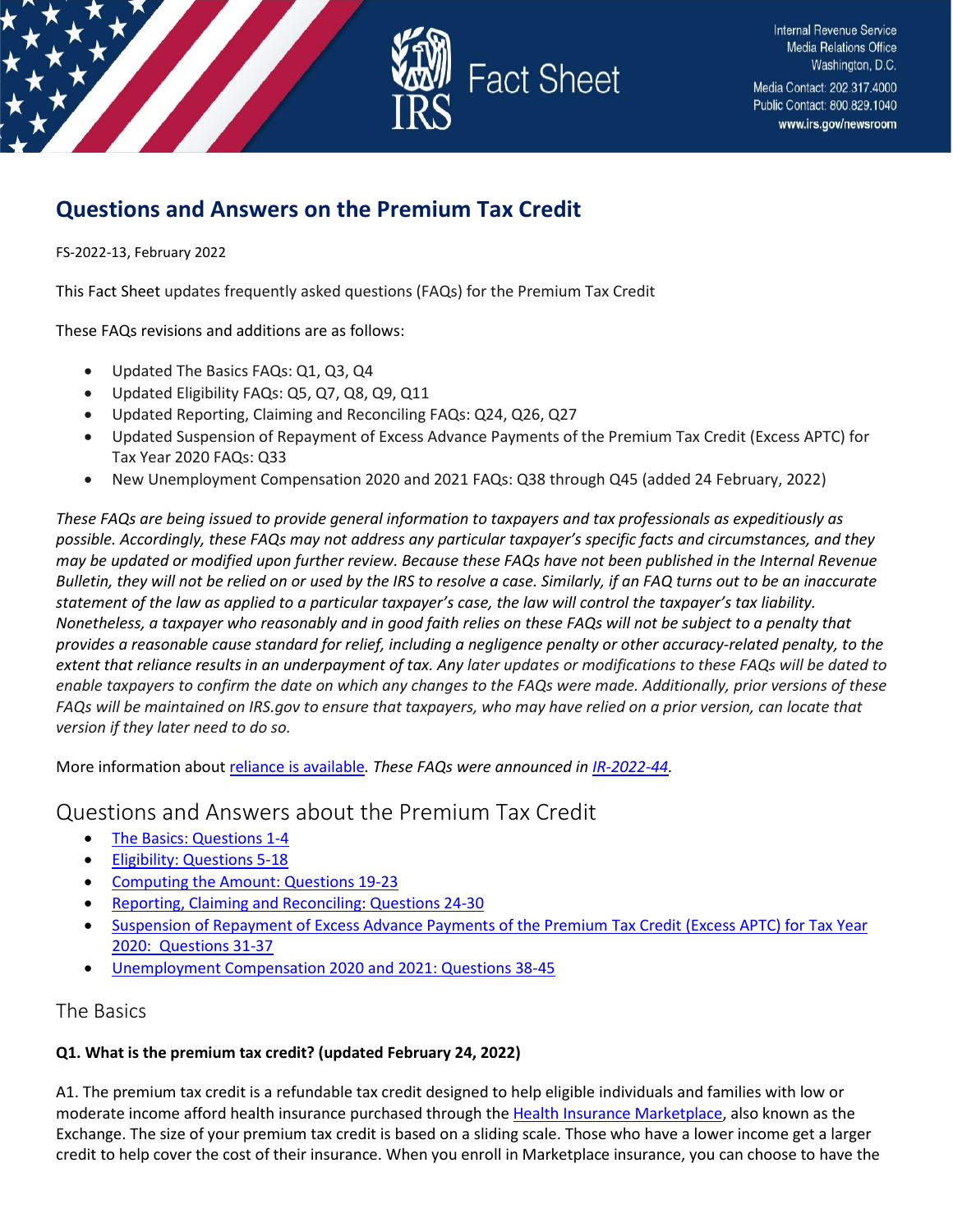

Marketplace compute an estimated credit that is paid to your insurance company to lower what you pay for your monthly premiums (advance payments of the premium tax credit, or APTC). Or, you can choose to get all of the benefit of the credit when you file your tax return for the year. If you choose to have advance payments of the premium tax credit made on your behalf, you will reconcile the amount paid in advance with the actual credit you compute when you file your tax return for the year. Either way, you will complete Form 8962, Premium Tax Credit (PTC) and attach it to your tax return for the year.

**Note**: For tax year 2020 only, you are not required to attach Form 8962 with your 2020 tax return unless your PTC is more than the APTC paid on your behalf for 2020 (called net premium tax credit or net PTC) and you are claiming net PTC. See link below for information specific to tax year 2020.

The credit is "refundable" because, if the amount of the credit is more than the amount of your tax liability, you will receive the difference as a refund. If you owe no tax, you can get the full amount of the credit as a refund. However, if advance credit payments were made to your insurance company and your actual allowable credit on your return is less than your advance credit payments, the difference, subject to certain repayment caps, will be subtracted from your refund or added to your balance due for tax years other than 2020.

See the ne[w Coronavirus Tax Relief section](https://www.irs.gov/affordable-care-act/individuals-and-families/questions-and-answers-on-the-premium-tax-credit#suspension) on this page for information specific to tax year 2020.

#### **Q2. What is the Health Insurance Marketplace?**

A2. The Health Insurance Marketplace, also called simply the Marketplace, is the place where you will find information about private health insurance options, purchase health insurance, and obtain help with premiums and out-of-pocket costs if you are eligible. The Department of Health and Human Services (HHS) administers the requirements for the Marketplace and the health plans offered. Generally, you purchase health insurance at the Marketplace during an open enrollment period. After an open enrollment period is over, individuals who experience certain life events may qualify for a special enrollment period to buy a health plan through a Marketplace. For details about who is eligible for a special enrollment period, for information about future open enrollment periods, and to learn more about the Marketplace, visi[t HealthCare.gov.](https://www.healthcare.gov/)

### **Q3. How do I get advance payments of the premium tax credit? (updated February 24, 2022)**

A3. When you or a family member applies for Marketplace coverage, the Marketplace will estimate the amount of the premium tax credit that you may be able to claim for the tax year, using information you provide about your family composition, projected household income, and other factors, such as whether those whom you are enrolling are eligible for other, non-Marketplace coverage. Based upon that estimate, you can decide if you want to have all, some, or none of your estimated credit paid in advance directly to your insurance company to lower your monthly premiums. If you choose to have advance credit payments made on your behalf, you will be required to file Form 8962 with your income tax return to reconcile the amount of advance payments with the premium tax credit that you may claim based on your actual household income and family size, with an exception for certain taxpayers whose 2020 APTC is more than their 2020 PTC . See th[e Coronavirus Tax Relief section](https://www.irs.gov/affordable-care-act/individuals-and-families/questions-and-answers-on-the-premium-tax-credit#suspension) on this page for information specific to tax year 2020.

If you do not opt for advance credit payments or the Marketplace determines that you were not eligible for advance payments at the time of enrollment, you should determine if you are eligible to claim the credit because your circumstances changed during the year. To claim the credit, you must file Form 8962 when you file your tax return for the year, which will either lower the amount of taxes owed on that return or increase your refund.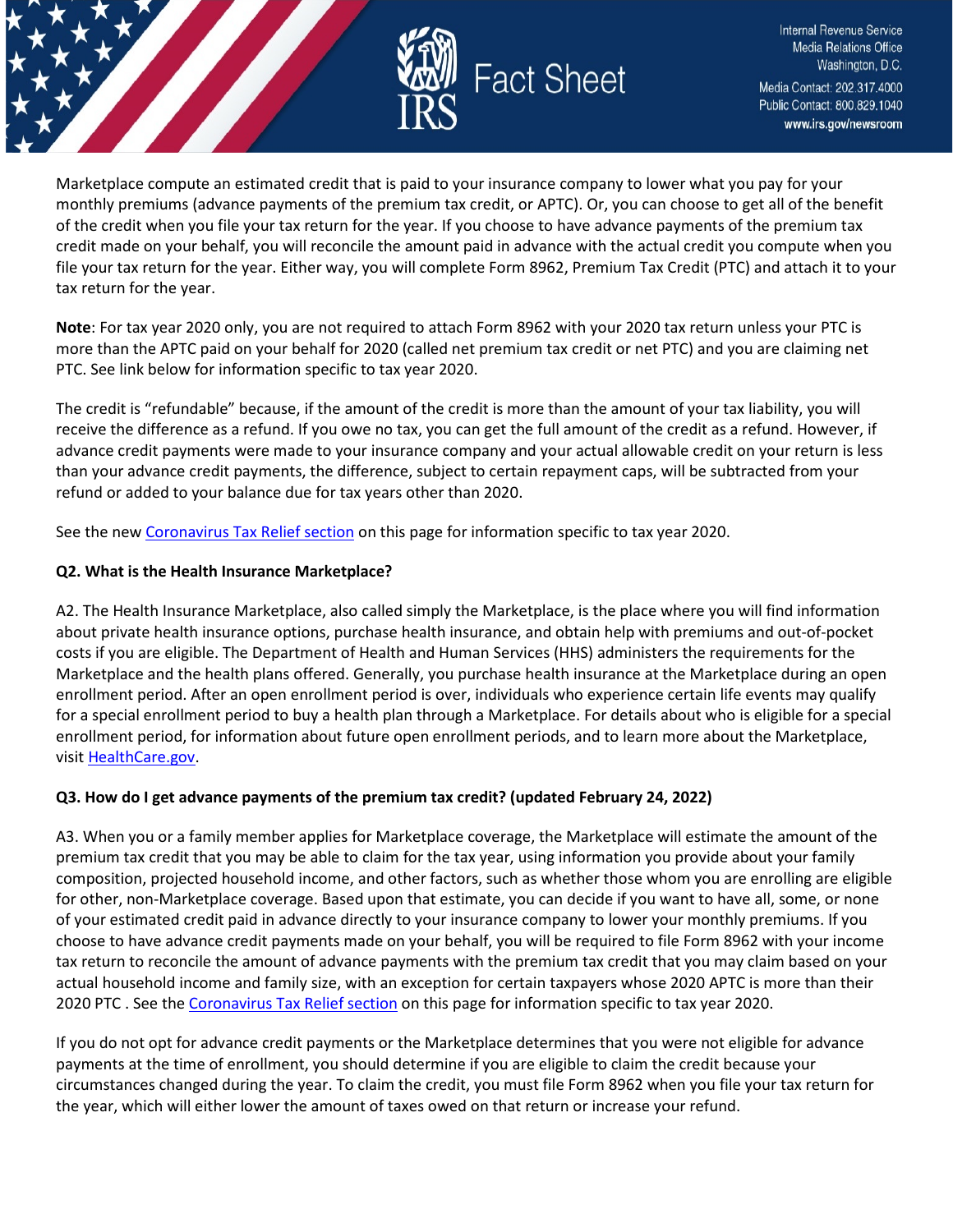

### **Q4. What happens if my income, family size or other circumstances changes during the year? (updated February 24, 2022)**

Q4. The actual premium tax credit for the year will differ from the advance credit amount estimated by the Marketplace if your family size or household income as estimated at the time of enrollment is different from the family size or household income you report on your return. The more your family size or household income differs from the Marketplace estimates used to compute your advance credit payments, the more significant the difference will be between your advance credit payments and your actual credit. Other changes in circumstances, such as marriage or divorce, may also affect your credit amount. If your actual allowable credit on your return is less than your advance credit payments, the difference, subject to certain repayment caps, will be subtracted from your refund or added to your balance due for years other than 2020. If your actual allowable credit is more than your advance credit payments, the difference will be added to your refund or subtracted from your balance due.

Notifying the Marketplace about changes in circumstances as soon as they occur will allow the Marketplace to update the information used to determine your expected amount of the premium tax credit and adjust your advance payment amount. This adjustment will decrease the likelihood of a significant difference between your advance credit payments and your actual premium tax credit. Changes in circumstances that can affect the amount of your actual premium tax credit include:

- Increases or decreases in your household income. Events that could result in a significant increase to household income include:
	- Lump sum payments of Social Security benefits, including Social Security Disability Insurance Lump sum taxable distributions from an individual retirement account or other retirement arrangement Debt forgiveness or cancellation, such as the cancellation of credit card debt.
- Marriage
- Divorce
- Birth or adoption of a child
- Other changes to your household composition
- Gaining or losing eligibility for government sponsored or employer sponsored health care coverage
- Moving to another address

## <span id="page-2-0"></span>Eligibility

### **Q5. Who is eligible for the premium tax credit? (updated February 24, 2022)**

Q5. You are eligible for the premium tax credit if you meet all of the following requirements:

- Have household income that falls within a certain range (se[e Q7\)](https://www.irs.gov/affordable-care-act/individuals-and-families/questions-and-answers-on-the-premium-tax-credit#collapseCollapsible1621274755260) or for 2021, you, or your spouse (if filing a joint return), received, or were approved to receive, unemployment compensation for any week beginning during 2021.
- Do not file a Married Filing Separately tax return ((unless you qualify for a special rule that allows certain victims of domestic abuse and spousal abandonment to claim the premium tax credit using the Married Filing Separately filing status (see  $Q9$  and  $Q10$ );
- Cannot be claimed as a dependent by another person; and
- In the same month, you, or a family member:
	- o Enroll in coverage (excluding "catastrophic" coverage) through a Marketplace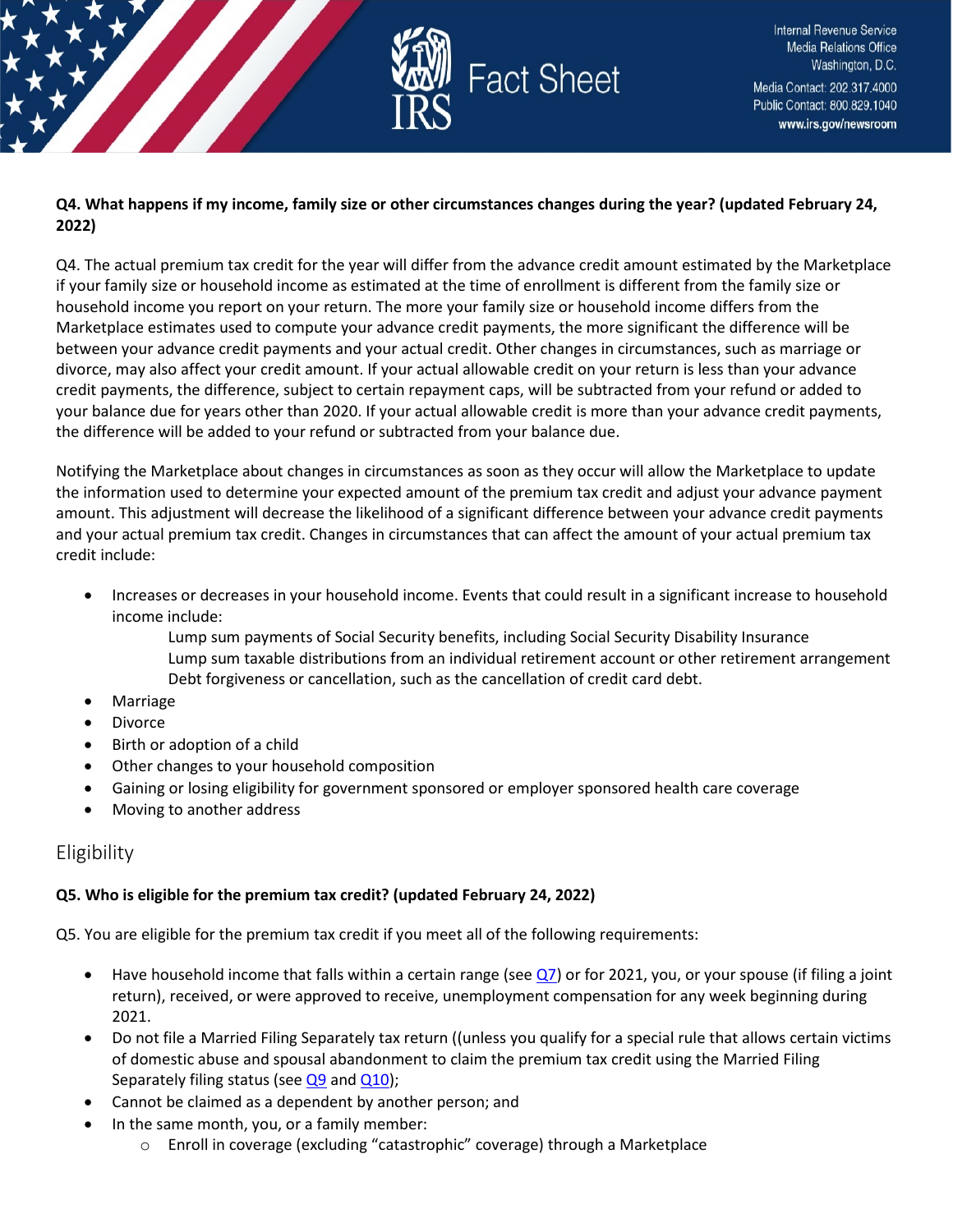



- $\circ$  Are not able to get affordable coverage through an eligible employer-sponsored plan that provides minimum value (see  $Q11$  and  $Q12$ )
- $\circ$  Are not eligible for coverage through a government program, like Medicaid, Medicare, CHIP or TRICARE
- o Pay the share of premiums not covered by advance credit payments

### **Q6. Who is a family member for purposes of the premium tax credit?**

A6. For purposes of the premium tax credit, your "family" consists of yourself, your spouse if filing jointly, and all other individuals whom you claim as dependents. Your "family size" is the number of individuals in your "family."

## **Q7. What are the income limits? (Updated February 24, 2022)**

A7. In general, individuals and families may be eligible for the premium tax credit if their household income for the year is at least 100 percent but no more than 400 percent of the federal poverty line for their family size. For tax year 2021, if a taxpayer or the taxpayer's spouse (if filing a joint return), received, or was approved to receive, unemployment compensation for any week beginning during 2021, the amount of the taxpayer's household income is considered to be no greater than 133 percent of the federal poverty line for his or her family size and the taxpayer is considered to have met the household income requirements for being allowed a premium tax credit.

For tax years 2021 and 2022, section 9661 of the American Rescue Plan Act of 2021 (ARPA), enacted on March 11, 2021, temporarily expanded eligibility for the premium tax credit by eliminating the requirement that a taxpayer's household income may not be more than 400 percent of the federal poverty line. Under this rule, taxpayers with household income of more than 400 percent of the federal poverty line for their family size may be allowed to claim a premium tax credit, if otherwise eligible (see question 5).

Note: The federal poverty guidelines — sometimes referred to as the "federal poverty line" or FPL — state an income amount considered poverty level for the year based on family size. The Department of Health and Human Services (HHS) determines the federal poverty guideline amounts annually. The government generally adjusts the income limits annually for inflation. The Federal Register publishes a chart reflecting these amounts at the beginning of each calendar year. You can also find this information on th[e HHS website.](https://www.hhs.gov/) HHS provides three federal poverty guidelines: one for residents of the 48 contiguous states and D.C., one for Alaska residents and one for Hawaii residents. For purposes of the premium tax credit, eligibility for a certain year is based on the most recently published set of federal poverty guidelines on the first day of the annual open enrollment period. For example, the tax credit for 2018 is based on the 2017 FPL. See the instructions for Form 8962 for more information.

See the [Unemployment Compensation](https://www.irs.gov/node/15902/latest?auHash=Y-60BaVAnj7s2KsLG3DED9MXHda23-CaHNEVWEsmvcc#unemploymentcomp) section: Questions 38 – 45 for information specific to unemployment compensation.

## **Q8. What is household income? (updated February 24, 2022)**

A8. For purposes of the premium tax credit, your household income is your modified adjusted gross income plus that of every other member of your family (se[e Q6\)](https://www.irs.gov/affordable-care-act/individuals-and-families/questions-and-answers-on-the-premium-tax-credit#collapseCollapsible1621274755261) who is required to file a federal income tax return. Modified adjusted gross income is the adjusted gross income on your federal income tax return plus any excluded foreign income, nontaxable Social Security benefits (including tier 1 railroad retirement benefits), and tax-exempt interest received or accrued during the taxable year. It does not include Supplemental Security Income (SSI). See  $Q41$  and  $Q42$  for information about unemployment compensation and household income.

If the source of your income is within Puerto Rico or was effectively connected with the conduct of a trade or business within Puerto Rico, the income is not included in your modified adjusted gross income and is not used in determining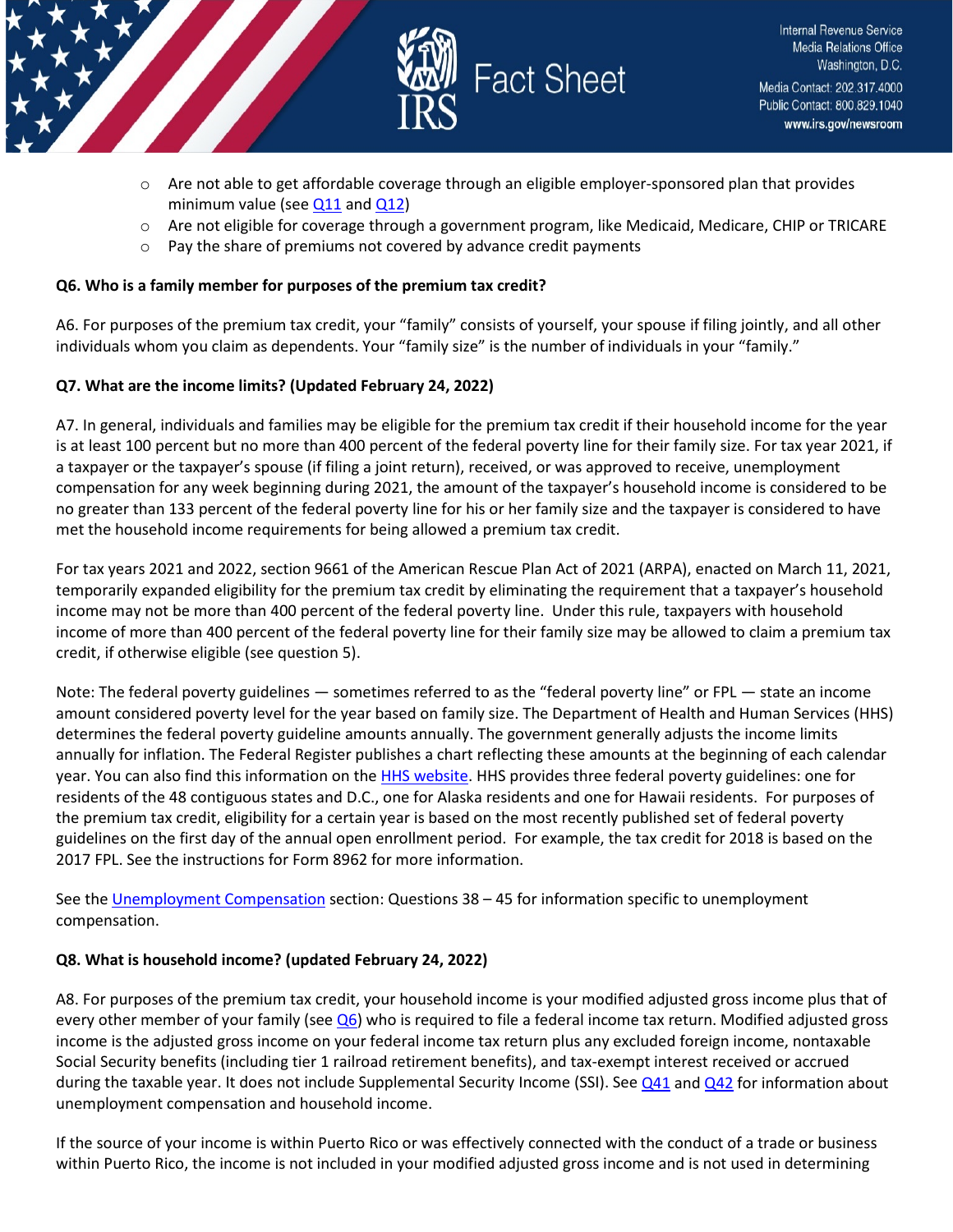

your household income. This limitation is specific to the computation of modified adjusted gross income for purposes of the premium tax credit. For additional information see [Publication 570.](https://www.irs.gov/forms-pubs/about-publication-570)

See the [Unemployment Compensation](https://www.irs.gov/node/15902/latest?auHash=Y-60BaVAnj7s2KsLG3DED9MXHda23-CaHNEVWEsmvcc#unemploymentcomp) section: Questions 38-45 for information specific to unemployment compensation.

### **Q9. Am I definitely ineligible for the premium tax credit if I'm married but I file my tax return using the filing status married filing separately? (updated February 24, 2022)**

A9. No. If you are married and you file your tax return using the filing status married filing separately, you may be eligible for the premium tax credit if you meet the criteria in [section 1.36B-2\(b\)\(2\) of the Income Tax Regulations,](https://www.federalregister.gov/articles/2014/07/28/2014-17695/rules-regarding-the-health-insurance-premium-tax-credit) which allows certain victims of domestic abuse and spousal abandonment to claim the premium tax credit using the married filing separately filing status. You can claim this relief from the joint filing requirement if you meet all of the following criteria:

- You are living apart from your spouse at the time you file your tax return.
- You are unable to file a joint return because you are a victim of domestic abuse or spousal abandonment (see [Q13\)](https://www.irs.gov/affordable-care-act/individuals-and-families/questions-and-answers-on-the-premium-tax-credit#collapseCollapsible1621274755247).
- You certify on your return that you are a victim of domestic abuse or spousal abandonment.

To certify that you are a victim of domestic abuse or spousal abandonment and qualify for relief from the joint return filing requirement, you should check the box at the top of [Form 8962, Premium Tax Credit \(PTC\),](https://www.irs.gov/forms-pubs/about-form-8962) which you will use to claim the credit. You should not attach documentation of the abuse or abandonment to your tax return but should keep any documentation you may have with your tax return records. For examples of what documentation to keep, see [Publication 974, Premium Tax Credit \(PTC\).](https://www.irs.gov/forms-pubs/about-publication-974) Taxpayers may claim this relief from the joint filing requirement for no more than three consecutive years. For more information on this relief, see the instructions to Form 8962, Premium Tax Credit (PTC).

**Note**: Generally, a married taxpayer who lives apart from his or her spouse for the last six months of the taxable year is considered unmarried if he or she files a separate return, maintains as the taxpayer's home a household that is also the main home of a dependent child for more than half the year, and furnishes over half the cost of the household during the taxable year.

### **Q10. For purposes of the relief from the joint filing requirement for certain victims of domestic abuse and spousal abandonment, how are domestic abuse and spousal abandonment defined?**

A10. Domestic abuse includes physical, psychological, sexual, or emotional abuse, including efforts to control, isolate, humiliate, and intimidate, or to undermine the victim's ability to reason independently. All the facts and circumstances are considered in determining whether an individual is abused, including the effects of alcohol or drug abuse by the victim's spouse. Depending on the facts and circumstances, abuse of the victim's child or other family member living in the household may constitute abuse of the victim.

A taxpayer is a victim of spousal abandonment for a taxable year if, taking into account all facts and circumstances, the taxpayer is unable to locate his or her spouse after reasonable diligence.

### **Q11. How do I know if the insurance offered by my employer is affordable? (updated February 24, 2022)**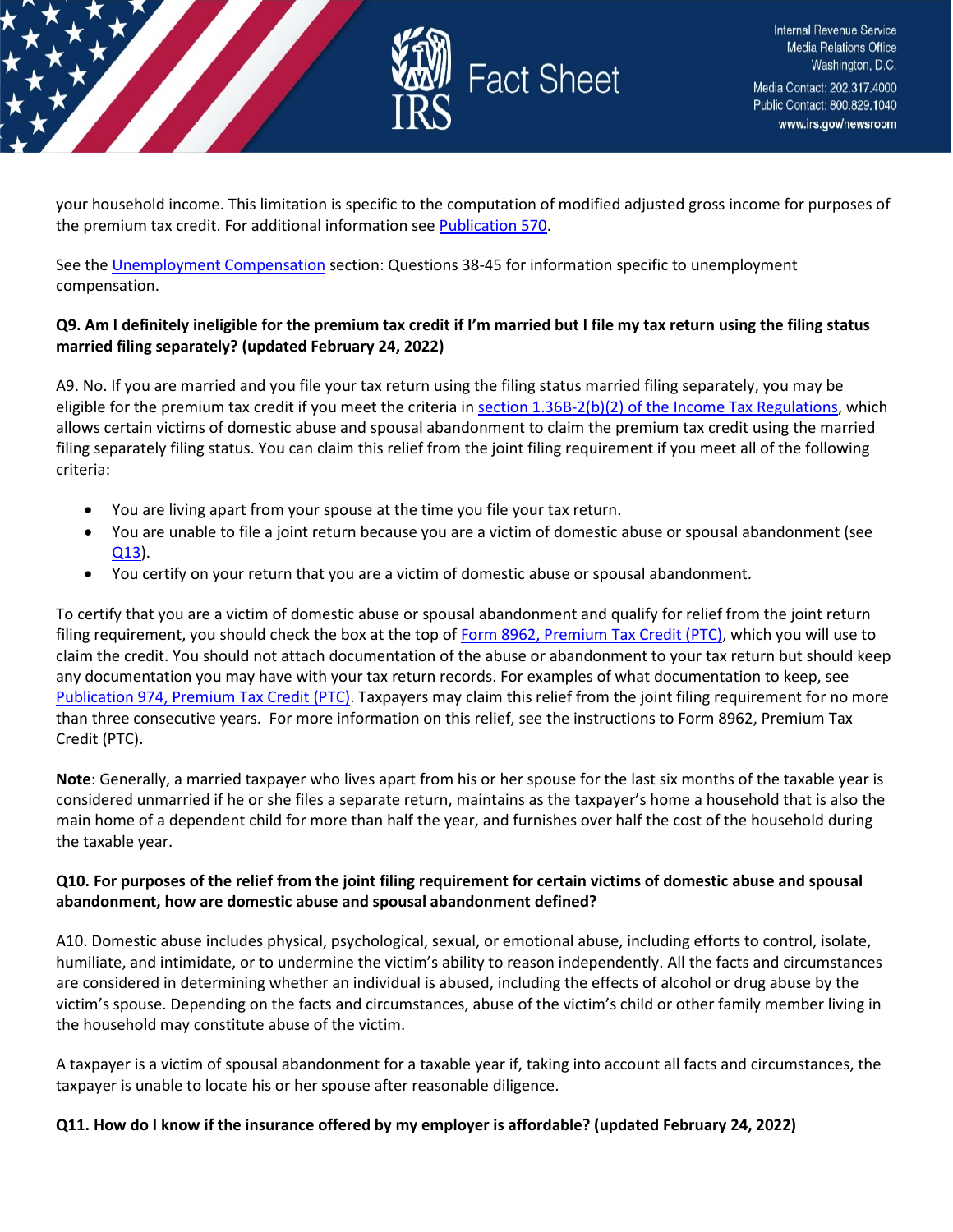

A11. An employer-sponsored plan generally is affordable if the portion of the annual premium you must pay for self-only coverage that satisfies the minimum value requirement (see  $Q12$ ) does not exceed 9.5 percent of your household income, but this percentage is adjusted annually. For plan years beginning in:

- 2015, the percentage is 9.56 percent see [Revenue Procedure 2014-37](https://www.irs.gov/pub/irs-drop/rp-14-37.pdf) PDF
- 2016, the percentage is 9.66 percent see [Revenue Procedure 2014-62](https://www.irs.gov/pub/irs-drop/rp-14-62.pdf) PDF
- 2017, the percentage is 9.69 percent see [Revenue Procedure 2016-24](https://www.irs.gov/pub/irs-drop/rp-16-24.pdf) PDF
- 2018, the percentage is 9.56 percent see [Revenue Procedure 2017-36](https://www.irs.gov/pub/irs-drop/rp-17-36.pdf) PDF
- 2019, the percentage is 9.86 percent see [Revenue Procedure 2018-34](https://www.irs.gov/pub/irs-drop/rp-18-34.pdf) PDF
- 2020, the percentage is 9.78 percent see [Revenue Procedure 2019-29](https://www.irs.gov/pub/irs-drop/rp-19-29.pdf) PDF
- 2021, the percentage is 9.83 percent see [Revenue Procedure 2020-36](https://www.irs.gov/pub/irs-drop/rp-20-36.pdf) PDF
- 2022, the percentage is 9.61 percent see [Revenue Procedure 2021-36](https://www.irs.gov/irb/2021-36_IRB) PDF

(See  $Q_8$ ,  $Q_41$  and  $Q_42$ ) for what is included in household income.) The affordability test applies only to the portion of the annual premiums for self-only coverage and does not include any additional cost for family coverage. If the employer offers multiple health coverage options, the affordability test applies to the lowest-cost option available to you that also satisfies the minimum value requirement. If your employer offers any wellness programs (including programs based on a health factor or requiring that the wellness incentive be earned), the affordability test is based on the premium you would pay if you received the maximum discount for any tobacco cessation programs and did not receive any other discounts based on wellness programs.

If your employer offers affordable self-only coverage, generally you are not eligible for the premium tax credit. However, the regulations under Internal Revenue Code section 36B provide an employee safe harbor for certain affordability determinations made by the Marketplace. Under the employee safe harbor, employer-sponsored coverage is treated as unaffordable for you if (1) you provided accurate information to the Marketplace about the cost of employer-sponsored coverage and (2) the Marketplace determined that you were eligible for advance payments of the premium tax credit (APTC) because employer-sponsored coverage was unaffordable based on your projected household income. Under these circumstances, you would still be eligible for the premium tax credit if you meet the other eligibility criteria even though the employer-sponsored coverage would have been affordable based on your actual household income. The employee safe harbor does not apply to you if, with reckless disregard for the facts, you provided incorrect information to a Marketplace concerning the portion of the annual premium for self-only coverage for the employee under the plan.

#### **Q12. How do I know if the insurance offered by my employer provides minimum value?**

A12. An employer-sponsored plan provides minimum value if the plan covers at least 60 percent of the expected total allowed costs for covered services. The plan also must provide substantial coverage of in-patient hospitalization and physician services. Beginning in 2014, your employer is required to provide you with a document called a Summary of Benefits and Coverage. That document will give you information about the benefits and coverage under your employersponsored plan, including whether the plan provides minimum value. Also, under the Fair Labor Standards Act, most employers will provide employees with a one-time notice about their options in the Marketplace and their potential eligibility for a premium tax credit. This one-time notice will include information about whether the employer has a plan that provides minimum value.

**Q13. Employer X offers affordable, minimum value coverage to X's employees. X has stated, however, that if Employee attempts to enroll in the employer-sponsored coverage, X will terminate Employee's employment. Is Employee considered eligible for X's employer-sponsored coverage and, consequently, ineligible for a premium tax credit?**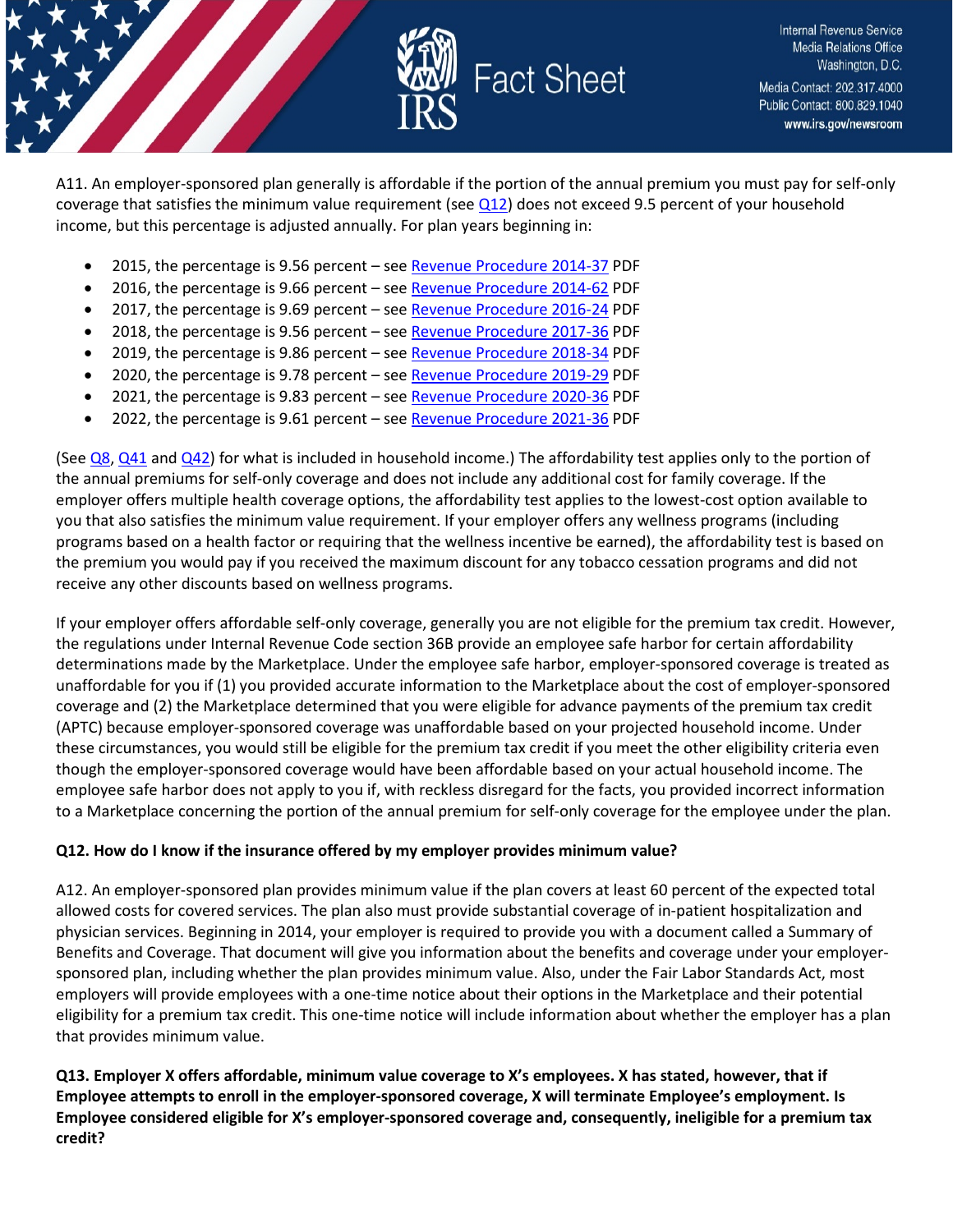

A13. No. The regulations under § 36B provide that an individual is not considered eligible for employer-sponsored coverage unless the individual may enroll in the coverage. Employee cannot enroll in X's employer-sponsored coverage unless Employee is an employee of X, and X will terminate Employee's employment if Employee attempts to enroll in X's coverage. Consequently, Employee cannot enroll in X's coverage and is not considered eligible for X's employersponsored coverage. Employee will be allowed a premium tax credit if Employee meets the other eligibility requirements for the credit.

**Q14. Spouse is married to Employee. Employee's employer, Y, offers affordable, minimum value coverage to Y's employees and their family members. Y has stated, however, that if Employee attempts to enroll Spouse in the employer-sponsored coverage, Y will terminate Employee's employment. Is Spouse considered eligible for Y's employer-sponsored coverage and, consequently, ineligible for a premium tax credit?**

A14. No. The regulations under § 36B provide that an individual is not considered eligible for employer-sponsored coverage unless the individual may enroll in the coverage. Spouse cannot be enrolled in Y's employer-sponsored coverage unless Employee is an employee of Y, and Y will terminate Employee's employment if Employee attempts to enroll Spouse in Y's coverage. Consequently, Spouse cannot be enrolled in Y's coverage and is not considered eligible for Y's employer-sponsored coverage. Spouse will be allowed a premium tax credit if Spouse meets the other eligibility requirements for the credit.

**Q15. Employee is married to Spouse and they have one child (Dependent). Employee's employer, Y, offers coverage to its employees and their family members, and the coverage provides minimum value and is affordable for Employee, Spouse and Dependent. Y's plan permits spouses and dependents to enroll in the employer-sponsored coverage only if the employee enrolls in the coverage. Employee chooses not to enroll in Y's employer-sponsored coverage, and, as a result, Spouse and Dependent are not permitted to enroll in Y's coverage under the rules of Y's plan. If the Spouse or Dependent enrolls in Marketplace coverage, are they eligible for a premium tax credit?**

A15. No. Spouse and Dependent are not eligible for a premium tax credit for their Marketplace coverage. The regulations under § 36B provide that an employee who may enroll in an eligible employer-sponsored plan and an individual who may enroll in the plan because of a relationship to the employee (a related individual) are eligible for minimum essential coverage under the employer-sponsored plan if the plan is affordable and provides minimum value. Additionally, an employee and a related individual are not eligible for a premium tax credit for their Marketplace coverage if they could have enrolled in employer-sponsored coverage that is affordable and provides minimum value. Because all three family members could have enrolled in Y's employer-sponsored coverage through Employee's enrollment, and the coverage was affordable and provided minimum value, they are not eligible for a premium tax credit for their Marketplace coverage.

### **Q16. Am I eligible for the premium tax credit if I enroll in coverage through an employer and also enroll in coverage through the Marketplace?**

A16. If you enroll in an employer-sponsored plan, including retiree coverage, that is minimum essential coverage you are not eligible for the premium tax credit for your Marketplace coverage, even if the employer plan is unaffordable or fails to provide minimum value. You may be eligible for a premium tax credit for coverage of another member of your family who enrolls in Marketplace coverage and is not enrolled in the employer plan.

### **Q17. Can I get the premium tax credit subsidy for coverage through a Marketplace if I am eligible for coverage through my former employer, such as COBRA or retiree coverage?**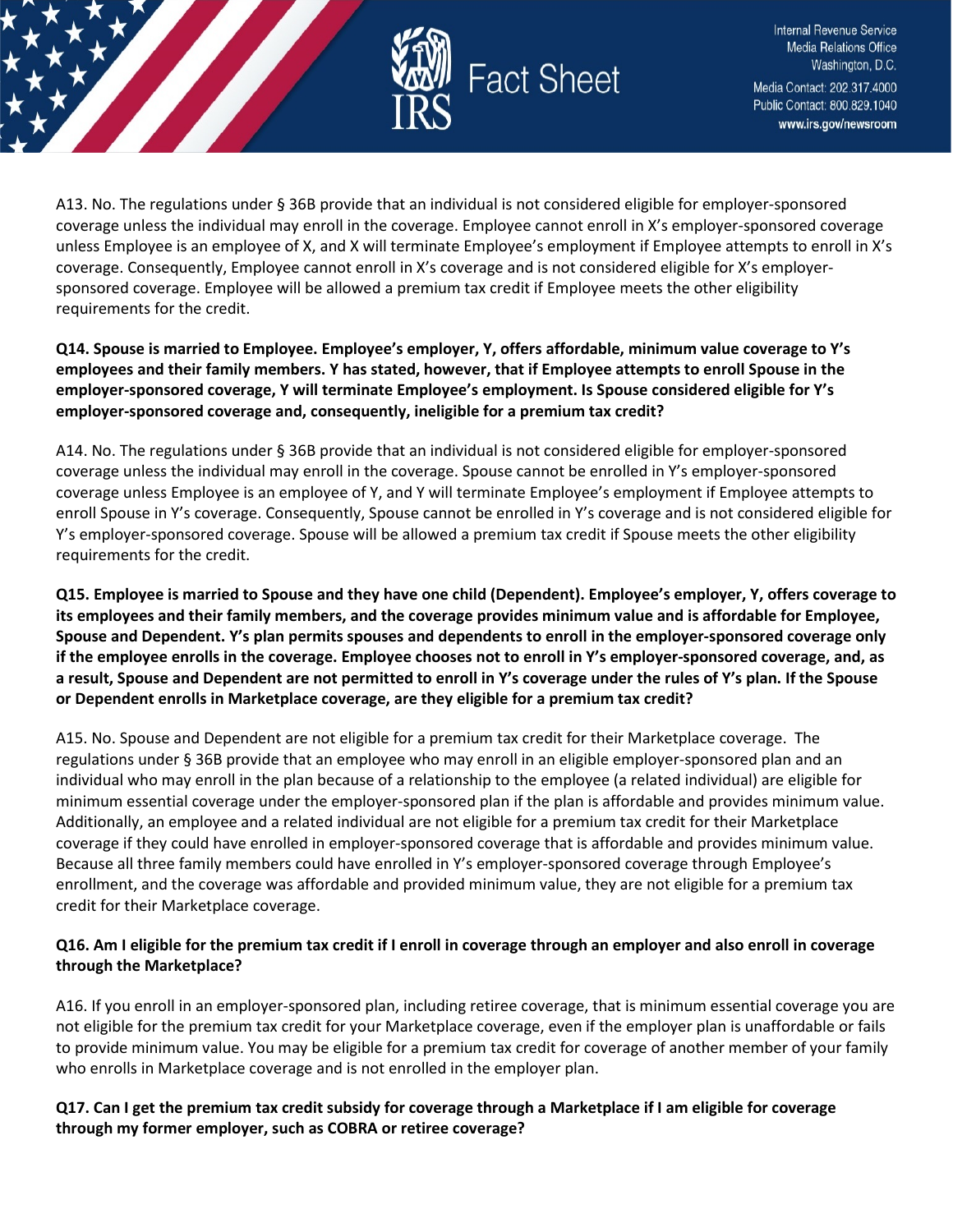

A17. If your coverage is from a former employer, such as COBRA or retiree coverage, you can decline the employer coverage, even if it is affordable and provides minimum value, and may be eligible for the premium tax credit for Marketplace coverage.

### **Q18. What if the retiree coverage consists of a retiree-only health reimbursement arrangement (HRA)?**

A18. If you are provided a retiree-only HRA, you cannot claim a premium tax credit for the months you are provided the HRA.

## <span id="page-7-0"></span>Computing the Amount

### **Q19. Am I allowed a premium tax credit if my employer provides me with a Qualified Small Employer Health Reimbursement Arrangement (QSEHRA) for one or more months of the year?**

A19. If you enroll in Marketplace coverage and are provided a QSEHRA that constitutes affordable coverage, you are not allowed a premium tax credit for your Marketplace coverage for the months the QSEHRA constitutes affordable coverage. If the QSEHRA does not constitute affordable coverage and you are allowed a premium tax credit for a month you are provided the QSEHRA, you must reduce your PTC for the month by the monthly permitted benefit provided to you under the QSEHRA. [Notice 2017-67](https://www.irs.gov/pub/irs-drop/n-17-67.pdf) PDF, questions 65-71, provides more information on how to determine if a QSEHRA is affordable and how to compute your premium tax credit if the QSEHRA is unaffordable.

#### **Q20. How is the amount of the premium tax credit computed?**

A20. The amount of the premium tax credit is generally equal to the premium for the second lowest cost silver plan available through the Marketplace that applies to the members of your coverage family, minus a certain percentage of your household income. However, the credit cannot be more than the premiums for the Marketplace plan or plans in which you or your family enroll (called your enrollment premiums). Your coverage family consists of the members of your family who are enrolled in coverage through the Marketplace and ineligible for non-Marketplace coverage such as Medicare, Medicaid or affordable employer-sponsored coverage. (Se[e Q6](https://www.irs.gov/affordable-care-act/individuals-and-families/questions-and-answers-on-the-premium-tax-credit#collapseCollapsible1621274755261) for information on who is in your family.)

### **Q21. What is the second lowest cost silver plan if only one silver plan is available where I reside, or the premiums for the two lowest cost silver plans are exactly the same?**

A21. If there is only one silver plan, that plan is treated as the second lowest cost silver plan. If the two lowest cost silver plans have identical premiums, that premium is the premium for the second lowest cost silver plan.

#### **Q22. I am a smoker. Is the amount of my premium tax credit based on the higher premiums for smokers?**

A22. Higher premiums for smokers are not counted in determining the amount of the second lowest cost silver plan that applies to your family. Therefore, if the monthly premium for the applicable second lowest cost silver plan is \$1,200 for smokers and \$900 for non-smokers, the \$900 non-smoker premium is the second lowest cost silver plan premium used to compute your credit. However, the amount of your enrollment premiums, which might limit the amount of your premium tax credit, are the amount you are actually being charged. For example, if your monthly enrollment premiums are \$650 because you are a tobacco user but would be \$500 if you did not use tobacco, the monthly enrollment premiums you use in computing your premium tax credit are \$650.

#### **Q23. Am I eligible for the premium tax credit for my coverage if I enroll in the middle of the month?**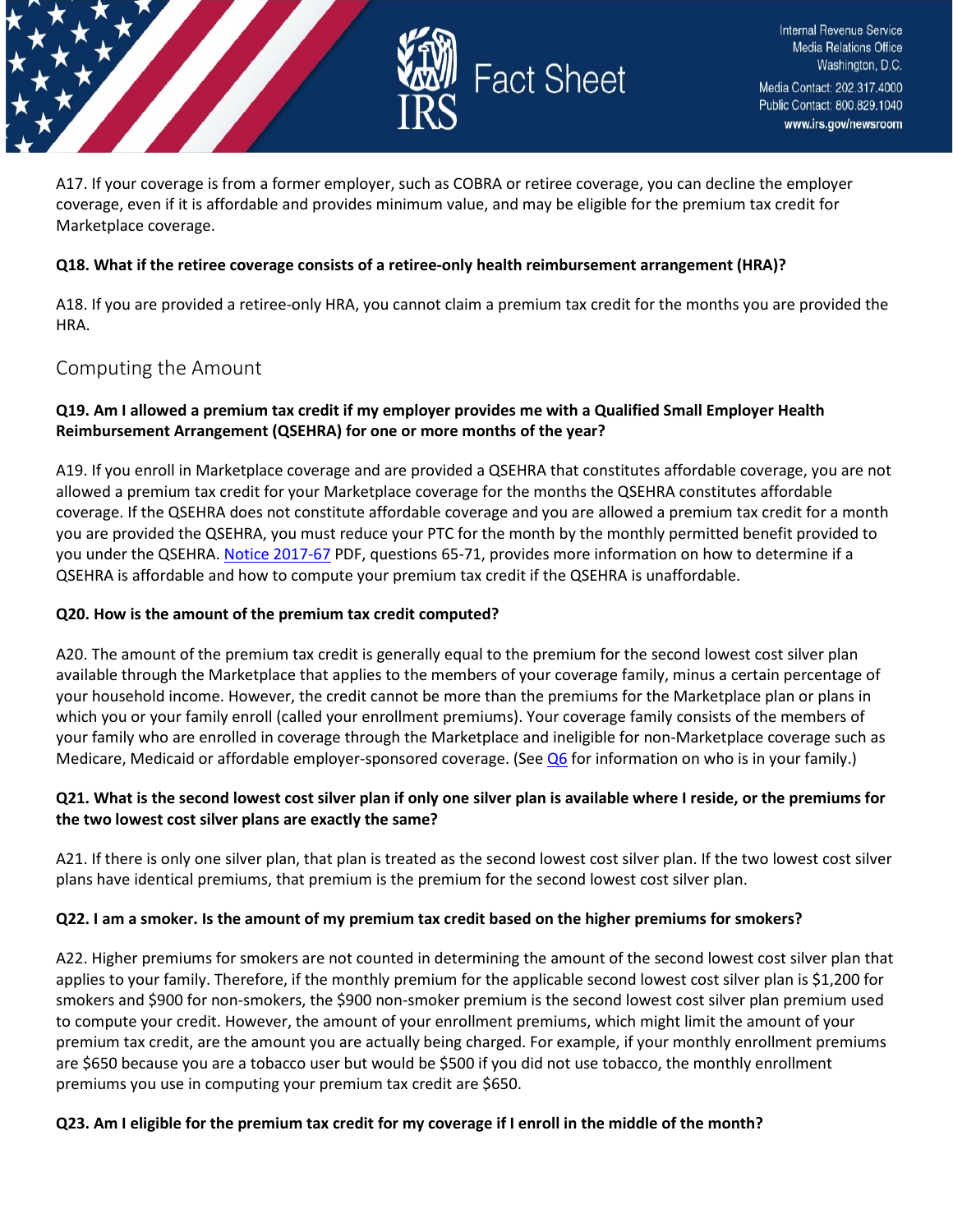

A23. To be eligible for a credit amount for a particular month, you generally must be enrolled in a qualified health plan through the Marketplace on the first day of that month. However, if an individual enrolls in a qualified health plan and the enrollment is effective on the date of the individual's birth, adoption, or placement for adoption or in foster care, or on the effective date of a court order, the individual is treated as enrolled as of the first day of that month.

## <span id="page-8-0"></span>Reporting, Claiming and Reconciling

### **Q24. Will I have to file a federal income tax return and attach Form 8962 to get the premium tax credit for a tax year other than the 2020 tax year (updated February 24, 2022)**

A24. Yes. For tax years other than 2020, if you have APTC in any amount, you must file [a Form 8962,](https://www.irs.gov/forms-pubs/about-form-8962) and attach it to your federal income tax return for that year. You will use Form 8962 to reconcile the difference between the APTC made on your behalf and the actual amount of the credit that you may claim on your return. This filing requirement applies whether or not you would otherwise be required to file a return.

For tax years other than 2020, if APTC is made on behalf of you or an individual in your family, and you do not file a tax return, you will not be eligible for APTC to help pay for your Marketplace health insurance coverage in future years. This means that you will be responsible for the full cost of your monthly premiums.

To claim a premium tax credit for any tax year in which no APTC was paid on your behalf, you must file a Form 8962 and attach it to your federal income tax return for the year you claim the premium tax credit. Also, for all tax years, if APTC is paid on your behalf but your premium tax credit is more than the APTC, you have net PTC. To claim a net PTC, you must file a Form 8962 and attach it to your federal income tax return for the year. Claiming a net PTC will lower the amount of tax you owe or increase your refund to the extent it is more than the amount of tax you owe.

See the [Coronavirus Tax Relief section](https://www.irs.gov/affordable-care-act/individuals-and-families/questions-and-answers-on-the-premium-tax-credit#suspension) on this page for information specific to tax year 2020.

## **Q25. If I get insurance through the Marketplace, how will I know if need to file a federal tax return and what to report on my return?**

A25. If you purchased coverage through the Marketplace you should receive Form 1095-A, Health Insurance [Marketplace Statement](https://www.irs.gov/forms-pubs/about-form-1095-a) from your Marketplace by early February. If this form shows APTC was paid on behalf of a member of your family, you are required to complete Form 8962, Premium Tax Credit (PTC), to reconcile those advance credit payments. Form 1095-A provides information you will need when completing Form 8962. If you have questions about the information on Form 1095-A, or about receiving Form 1095-A, you should contact you[r Marketplace](https://www.irs.gov/affordable-care-act/individuals-and-families/the-health-insurance-marketplace) directly. The IRS will not be able to answers questions about the information on your Form 1095-A or about missing or lost forms.

Filing electronically is the easiest way to file a complete and accurate tax return. Electronic Filing options include free Volunteer Assistance, IRS Free File, commercial software and professional assistance.

## **Q26. How do I reconcile APTC with the actual premium tax credit on my return? (updated February 24, 2022)**

A26. When you complete your tax return, you will figure your credit and compare it to the amount of APTC on Form 8962. If your actual allowable credit on your return is less than your APTC, called excess APTC, the difference, subject to certain repayment caps, will be subtracted from your refund or added to your balance due. If your actual allowable credit is more than your APTC, the difference will be added to your refund or subtracted from your balance due. (See  $Q_4$ for information on changes in circumstances and  $Q31$  for information on reconciling for 2020).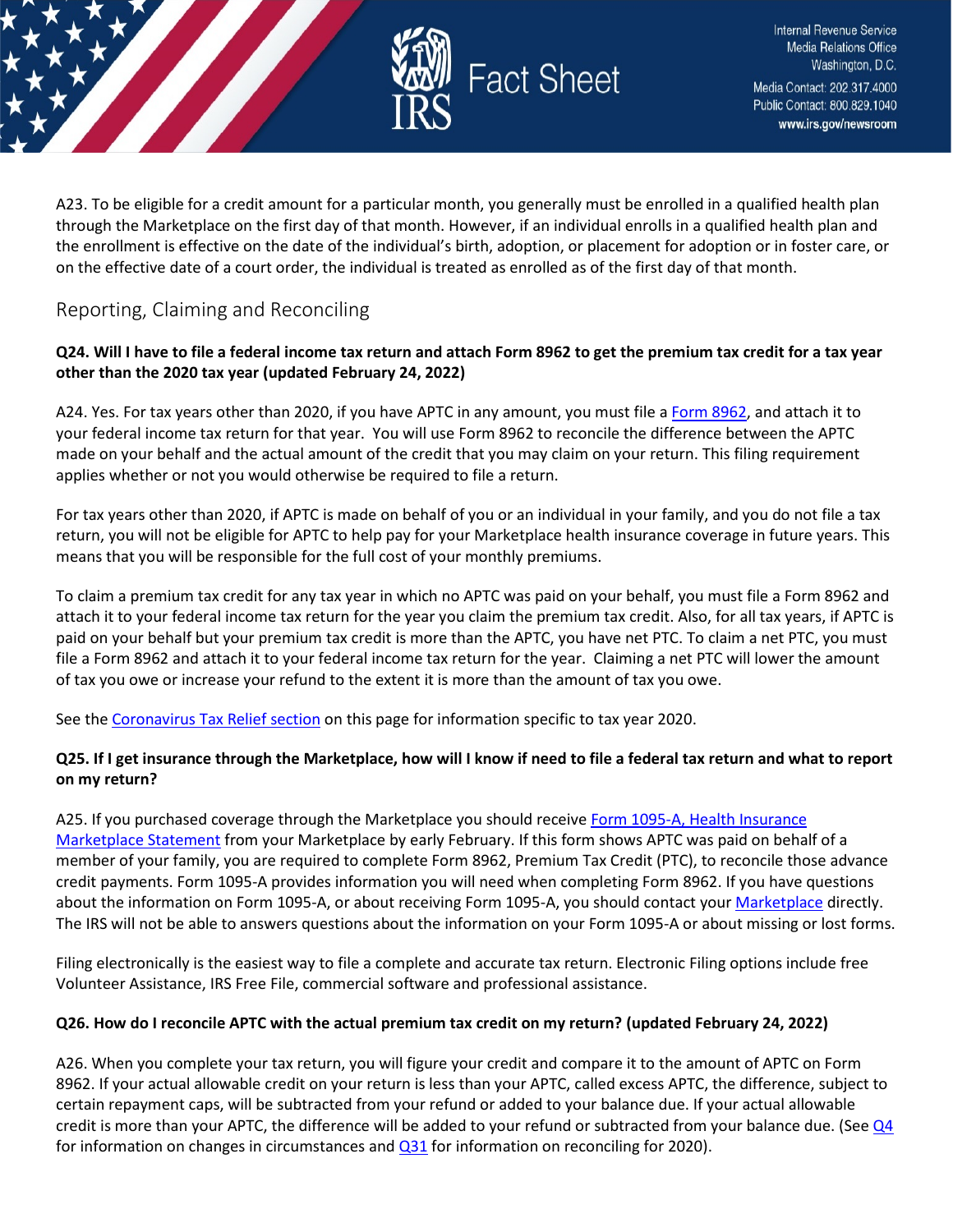

### **Q27. What are the repayment caps? (updated February 24, 2022)**

A27. The repayment caps limit how much of the excess APTC you must repay and are based on your household income and filing status. For tax years other than 2020, if your household income reported on your tax return is 400 percent of the FPL (which is based on household income and family size) or higher, you must repay the full amount of APTC that exceeds your premium tax credit. Se[e Publication 974](https://www.irs.gov/forms-pubs/about-publication-974) PDF for more information on the repayment caps.

### **Q28. If I am not allowed a premium tax credit because I file my tax return using the married filing separately filing status (and I do not qualify for the relief described in questions 9 and 10), do I include my spouse in my family size when determining if there is a cap on the amount I must repay?**

A28. If you use the married filing separately filing status, your family size includes your spouse only if you claim a personal exemption deduction for your spouse. Otherwise, your family size does not include your spouse.

### **Q29. What happens if I have a balance due from an excess advance payment of the premium tax credit, but I cannot afford to make the payment when filing my tax return?**

A29. The vast majority of individuals who need to repay excess advance payments will satisfy that balance through a reduction in their expected income tax refund. However, if you owe a balance in excess of your refund, you should be aware that the IRS routinely works with taxpayers who owe amounts they cannot afford to pay. The ability to make a payment arrangement for these underpayments is identical to the provisions for other tax balances. See Publication [4849, Can't Pay the Tax You Owe?](https://www.irs.gov/pub/irs-pdf/p4849.pdf) PDF for further information on how to pay your past due federal income tax liability.

### **Q30. I enrolled in a qualified health plan with APTC based on a Marketplace determination or assessment that I was ineligible for Medicaid or CHIP coverage. Subsequently, I was determined eligible for Medicaid and was enrolled for several months while I was enrolled in the qualified health plan. Am I treated as eligible for Medicaid and therefore ineligible for the premium tax credit for these months?**

A30. Generally, no. If a Marketplace makes a determination or assessment that an individual is ineligible for Medicaid or CHIP and eligible for APTC when the individual enrolls in a qualified health plan, the individual is treated as not eligible for Medicaid or CHIP for purposes of the premium tax credit for the duration of the period of coverage under the qualified health plan (generally, the rest of the plan year). Accordingly, if you were enrolled in both Medicaid coverage and in a qualified health plan for which advance credit payments were made for one or more months of the year following a Marketplace determination or assessment that you were ineligible for Medicaid, you can claim the premium tax credit for these months, if you are otherwise eligible. The Marketplace may periodically check state Medicaid data to identify consumers who may be dual-enrolled, and direct them to return to the Marketplace to discontinue their APTC. If you believe that you may currently be enrolled in both Medicaid and a qualified health plan with advance credit payments, you should contact the Marketplace immediately.

## <span id="page-9-0"></span>Suspension of Repayment of Excess Advance Payments of the Premium Tax Credit (Excess APTC) for Tax Year 2020

### **Q31. Who should file Form 8962 with their 2020 tax return? (added May 14, 2021)**

A31. If you are claiming net Premium Tax Credit (PTC) on Form 1040 or 1040-SR, Schedule 3, Line 8, you must file Form 8962 with your return and report net PTC on Line 26. You are eligible to claim net PTC if: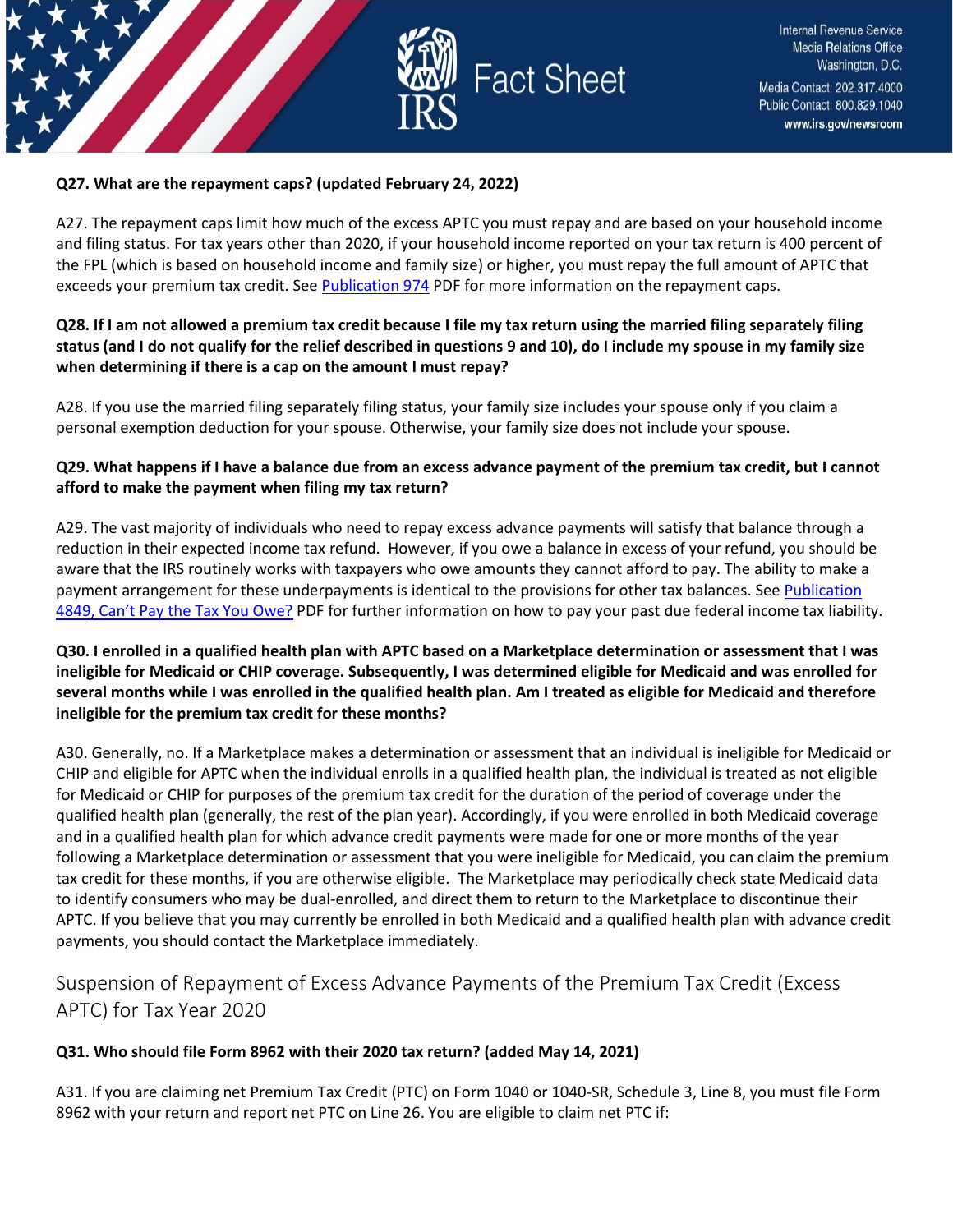

- You are allowed a PTC for 2020 but were not eligible for, or chose not to receive the benefit of, APTC at enrollment in Marketplace coverage for 2020, or
- You received the benefit of APTC for 2020 but your PTC allowed for 2020 is more than the APTC paid on your behalf for 2020.

The IRS needs the information on Form 8962 to process the tax return for taxpayers claiming a net PTC. If you have net PTC and receive a letter asking for more information, you should respond to the letter so that the IRS can finish processing your 2020 tax return and, if applicable, issue any refund due.

### **Q32. Who should not file Form 8962 with their 2020 tax return? (added May 14, 2021)**

A32. If you have excess APTC for 2020, you should not file Form 8962 when you file your 2020 tax return and you should not include an amount on Form 1040 or Form 1040-SR, Schedule 2, Line 2. The IRS will process your tax return without Form 8962 and will not add any excess APTC repayment amount to the 2020 tax liability. You should disregard letters from the IRS asking for a missing Form 8962 if you have excess APTC for tax year 2020.

If your total PTC on Form 8962, line 24, is less than your APTC on line 25, then you are not eligible for net PTC. For tax year 2020 only, you don't have to repay the excess APTC amount. **Do not file** Form 8962 with your return. The amount that you would have entered on Form 8962, line 29, is the amount of your excess APTC that you are now not required to repay due to the American Rescue Plan Act. Do not complete Part III of Form 8962, and do not follow the instructions for that part. Leave line 2 of Schedule 2 (Form 1040) blank.

### **Q33. I received the benefit of APTC in 2020. I already filed my 2020 tax return and reported and paid my excess APTC repayment amount. Should I file an amended return to get this money back? (updated February 24, 2022)**

A33. No. If you have already filed your 2020 tax return and reported excess APTC or made an excess APTC repayment, you do not need to file an amended tax return or contact the IRS. The IRS will reduce the excess APTC repayment amount to zero with no further action needed by you. The IRS will refund the excess APTC repayment amount you paid on your 2020 tax return and you'll get a letter from the IRS explaining the changes we made.

There is no need to contact the IRS about this issue. This effort to issue refunds to those who paid an excess APTC repayment amount on their 2020 return is ongoing and will continue.

### **Q34. I filed my 2020 tax return and got a letter from the IRS asking for Form 8962 because I have excess APTC. What should I do? (updated February 24, 2022)**

A34. If you filed your 2020 tax return and received a letter about a missing Form 8962 for 2020, you may disregard the letter if you have excess APTC for 2020. The IRS will process tax returns without Form 8962 for tax year 2020 by reducing the excess APTC repayment amount to zero. There is no need to contact the IRS. Your 2020 tax return will be adjusted to reflect this change with no further action needed by you and no further contact from the IRS about this change to your return.

### **Q35. I filed my 2020 tax return without Form 8962 and did not get a letter from the IRS asking for it but think I have excess APTC. What should I do? (added May 14, 2021)**

A35. If you reported an excess APTC repayment amount on your 2020 tax return, but didn't file Form 8962, the IRS will reduce the excess APTC repayment amount to zero and process the return even if you didn't get a letter about a missing Form 8962. The IRS will process the 2020 tax return without Form 8962. There is no need to contact the IRS. Your 2020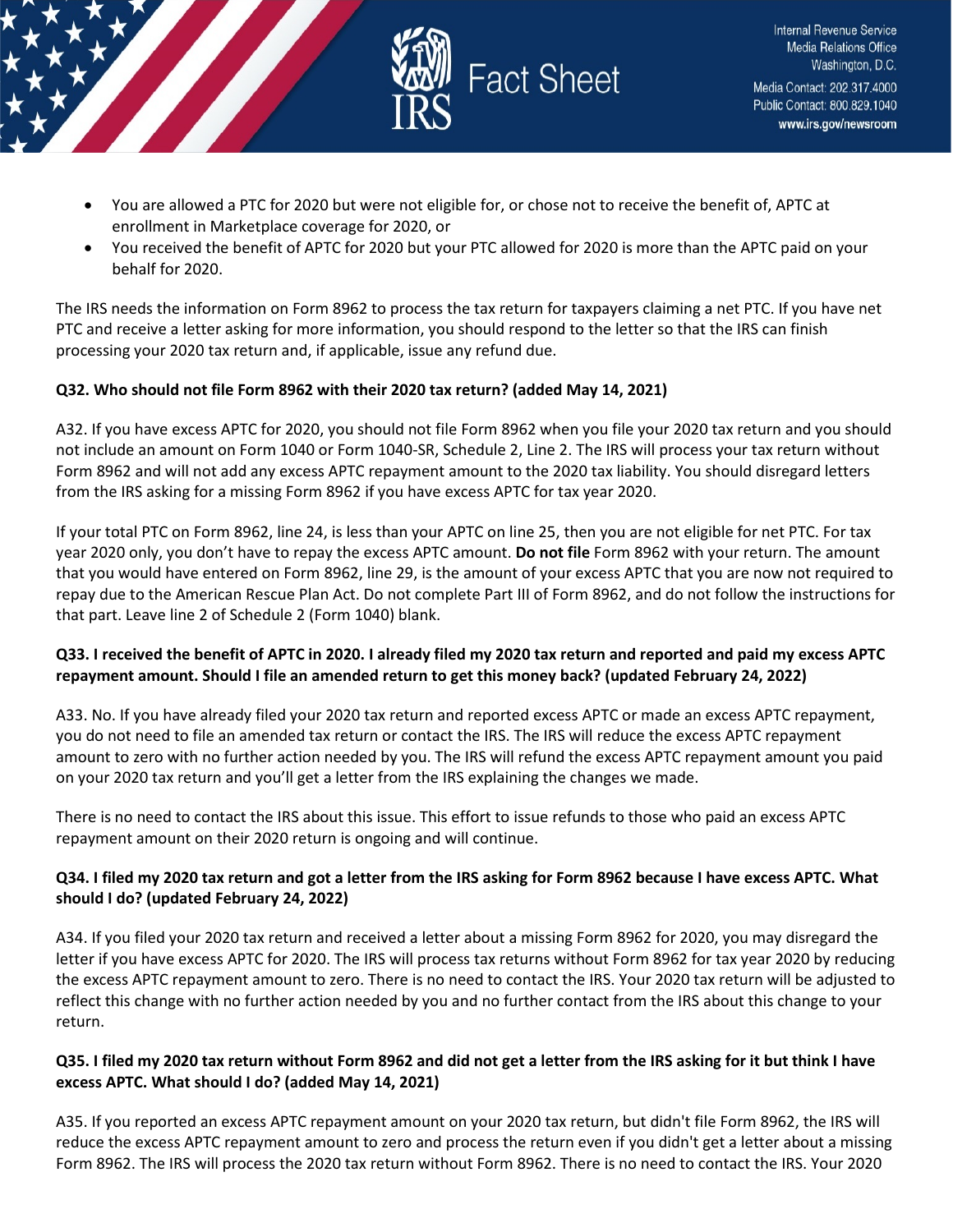

tax return will be adjusted to reflect this change with no further action needed by you and no further contact from the IRS about this change to your return.

If you filed your 2020 tax return without reporting an excess APTC repayment amount or attaching Form 8962 and think you may have excess APTC for tax year 2020, you don't need to contact the IRS. The IRS will not include an amount for excess APTC repayment and will process your 2020 return without Form 8962. If you do receive an IRS letter about excess APTC repayment for tax year 2020, you may disregard the letter.

### **Q36. I filed my 2020 tax return, claimed a net PTC, and received a letter from the IRS. What should I do? (added May 14, 2022)**

A36. Do not disregard the letter from the IRS if you are claiming a net PTC. If you have net PTC for 2020, you should review and respond to the IRS letter so that the IRS can finish processing your 2020 tax return and, if applicable, issue any refund due.

If you computed PTC on your return that's more than the APTC paid on your behalf during 2020, the difference is a net PTC. Claiming a net PTC will increase your refund or lower the amount of tax you owe. Net PTC is reported on Form 1040, Schedule 3, Line 8. Taxpayers claiming a net PTC must file Form 8962 and report an amount on Line 26 of the form when filing their 2020 tax return.

If you claimed a net PTC, you must file Form 8962 when you file your 2020 tax return. If you filed a 2020 tax return and claimed a net PTC but did not file Form 8962 with your return, you should respond to the IRS letter you received or will soon receive. The IRS may need more information to process your 2020 return if there's an amount claimed on Form 1040 or 1040-SR, Schedule 3, Line 8.

### **Q37. What should I do if I have excess APTC for a tax year other than 2020? Do I need to report or repay that excess amount and file Form 8962? (added May 14, 2021)**

A37. The suspension of the requirement to repay excess APTC applies only for tax year 2020. If you received the benefit of APTC for a tax year other than 2020, you must file Form 8962 to reconcile your APTC and PTC for the year when you file that tax year's federal income tax return even if you otherwise are not required to file a tax return for that year. The IRS continues to process prior year tax returns and correspond for missing information. If the IRS sends you a letter about a 2019 Form 8962, that means we need more information from you to finish processing your 2019 tax return. You should respond to the letter so that the IRS can finish processing the tax return and, if applicable, issue any refund you may be due.

<span id="page-11-0"></span>Unemployment Compensation – 2020 and 2021

## 2020 Unemployment Compensation

**Q38. Under ARPA, I am an eligible taxpayer who was allowed to exclude from income up to \$10,200 of unemployment compensation for the 2020 tax year. Is the \$10,200 of unemployment compensation also excluded from my modified adjusted gross income for purposes of computing the premium tax credit for 2020? (added February 24, 2022)**

A38. Yes. ARPA allowed an exclusion of up to \$10,200 of unemployment compensation received by an eligible taxpayer in 2020 on their 2020 Form 1040, 1040-SR, or 1040-NR. If you are an eligible taxpayer, the \$10,200 of unemployment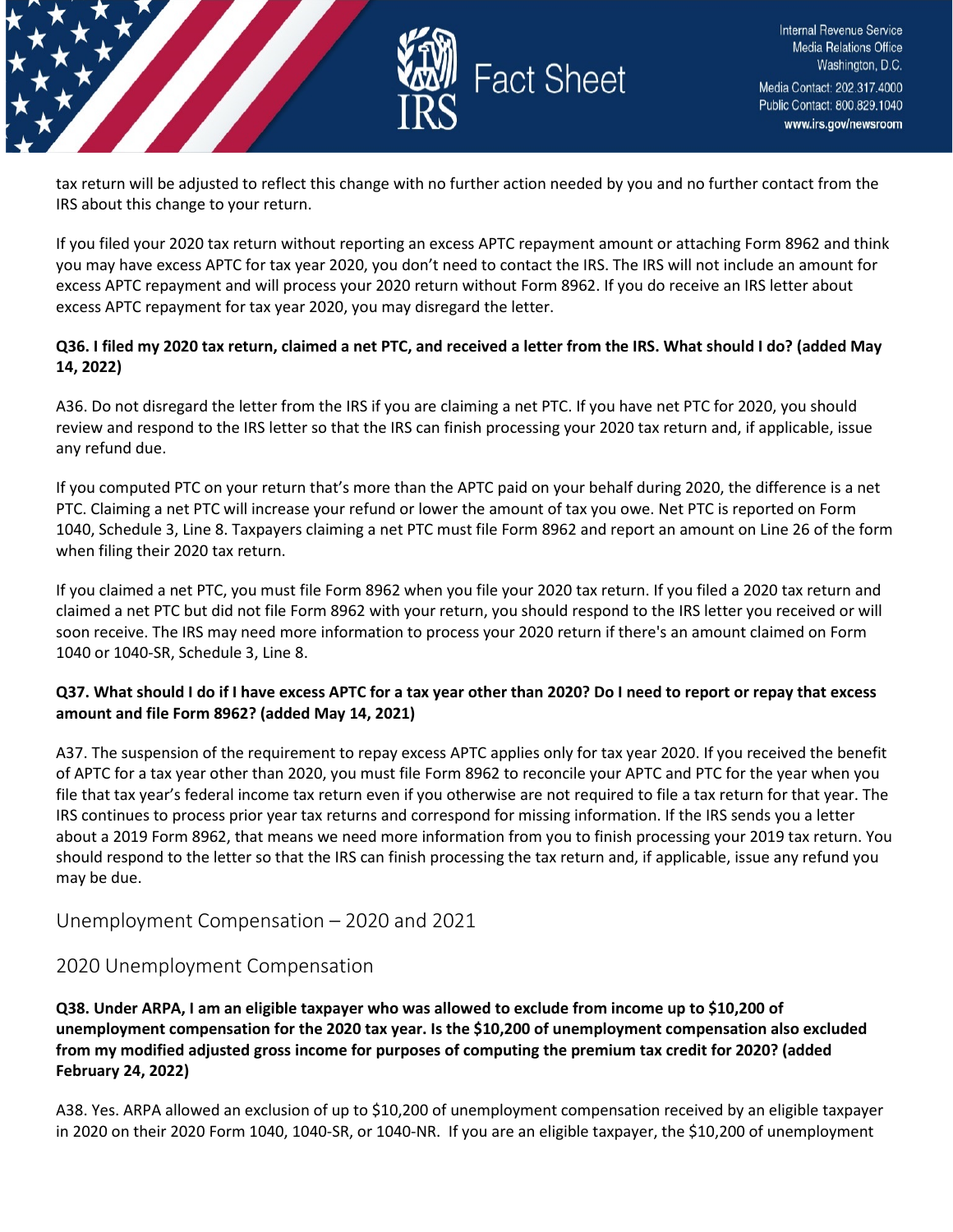

compensation also is excluded from your modified adjusted gross income for purposes of computing the premium tax credit for 2020.

### **Q39. I already filed my 2020 tax return and attached Form 8962 without excluding \$10,200 of unemployment compensation on the return. Should I file an amended return to report the exclusion? (added February 24, 2022)**

A39. ARPA allowed an exclusion of up to \$10,200 of unemployment compensation received by an eligible taxpayer in 2020 on their 2020 Form 1040, 1040-SR, or 1040-NR. Beginning in July 2021, the IRS reviewed tax returns filed prior to the enactment of ARPA to identify tax returns on which both excludible unemployment compensation and excess APTC repayments was reported by the taxpayer. Taxpayers received letters from the IRS, generally within 30 days of the adjustment, informing them of what kind of adjustment was made (such as a refund, a payment of IRS debt payment or a payment offset for other authorized debts) and the amount of the adjustment. For taxpayers who reported both excludible unemployment income and APTC, the adjustment should have covered both items even though the IRS's communication to the taxpayer may have mentioned only unemployment compensation.

However, if, because of the excluded unemployment compensation, taxpayers are now eligible for deductions or credits not claimed on the original return, they should file a Form 1040-X, Amended U.S. Individual Income Tax Return for tax year 2020. See 2020 Unemployment Compensation Exclusion FAQs — [Topic D: Amended Return](https://www.irs.gov/newsroom/2020-unemployment-compensation-exclusion-faqs-topic-d-amended-return-form-1040-x) (Form 1040-X) for more information.

2021 Unemployment Compensation

**Q40. I received, or was approved to receive, unemployment compensation for a week beginning during 2021. Is the amount of my household income considered to be no greater than 133 percent of the federal poverty line for my family size and am I considered to have met the income limits for premium tax credit eligibility? (added February 24, 2022)**

A40. Yes. If you, (or your spouse (if filing a joint return), received, or were approved to receive, unemployment compensation for any week beginning during 2021, the amount of your household income is considered to be no greater than 133 percent of the federal poverty line for your family size and you are considered to have met the household income requirements for being allowed a premium tax credit.

Check the box on line A, above Part I of 2021 Form 8962, if you, or your spouse (if filing a joint return), received, or were approved to receive, unemployment compensation for any week beginning during 2021. By checking this box, you are certifying that you, or your spouse (if filing a joint return), received, or were approved to receive, unemployment compensation for any week beginning during 2021. For more information, see Publication 974. Keep any supporting documentation related to the receipt of or approval to receive unemployment compensation with your tax return records.

### **Q41. I claim a dependent on my tax return. My dependent was the only person in my family who received or was approved to receive unemployment compensation for a week beginning during 2021. Have I met the household income limits for premium tax credit eligibility and am I considered an applicable taxpayer because of my dependent's unemployment compensation? (added February 24, 2022)**

A41. No, your dependent's receipt of, or approval to receive, unemployment compensation during 2021 does not cause you to meet the household income limits for premium tax credit eligibility or make you an applicable taxpayer. As discussed in question 40, under section  $36B(g)(1)$  (section 9663 of ARPA), if you or your spouse (if filing a joint return)